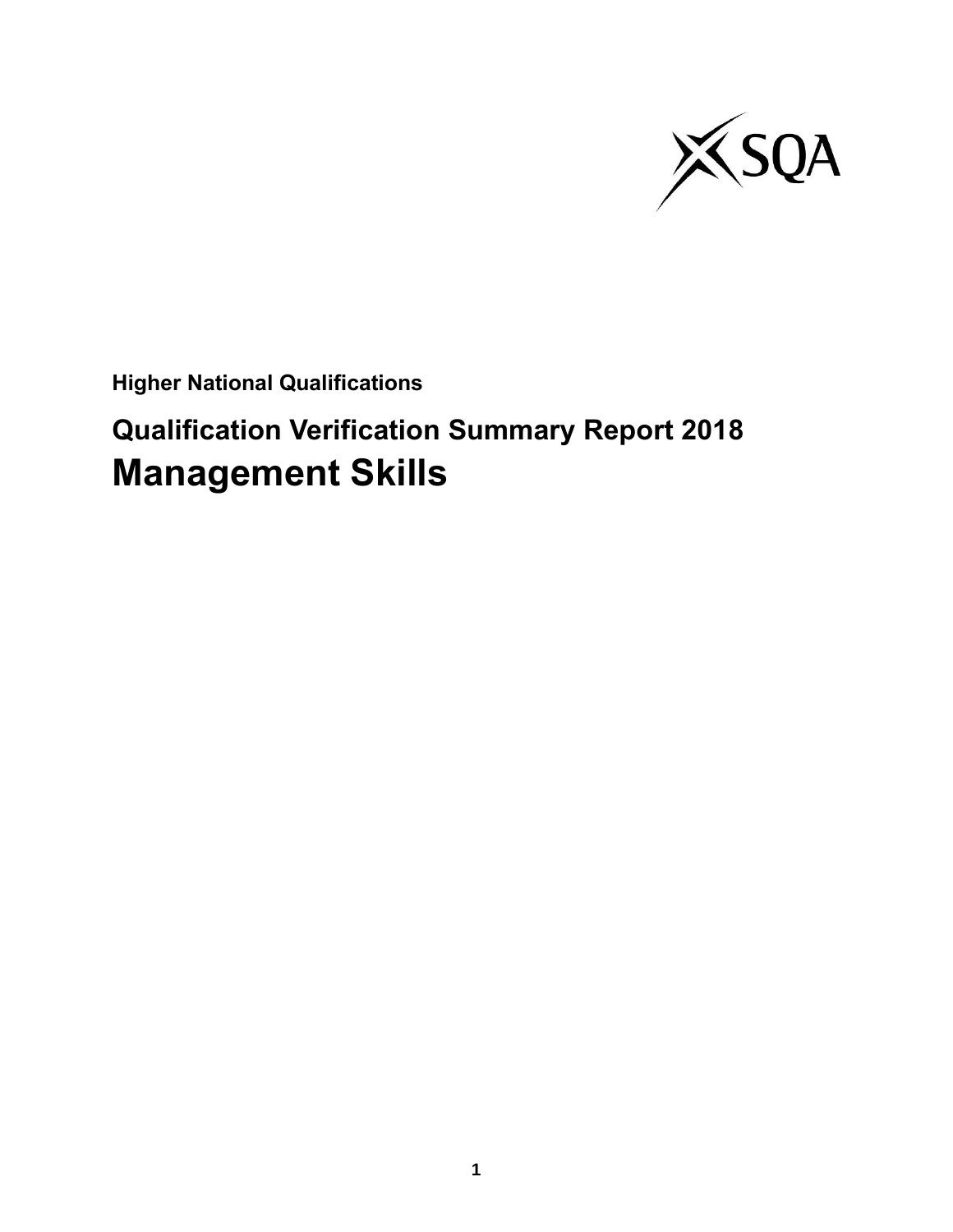### **Introduction**

This verification group covers the following awards:

- ◆ HNC in Management and Leadership at SCQF level 7
- Diploma in Management and Leadership at SCQF level 8
- a range of Professional Development Awards

Take up of these awards has been low over the last few years for a variety of reasons. As part of the regular review process and in response to the decline in uptake, the HNC and HND awards are currently under review and new arrangements are being developed for 2019–20.

A number of units developed under this verification group are delivered as part of other HN frameworks, including awards delivered in China, indicating that the awards and the units within them still have relevancy. This report focuses on the 10 qualification verification reports based on visits conducted in the UK.

## **Category 2: Resources**

#### **Criterion 2.4: There must be evidence of initial and ongoing reviews of assessment environments; equipment; and reference, learning and assessment materials.**

All centres have processes in place for the ongoing review of assessment environments, procedures, equipment, resources, and assessment materials. These processes generally include team meetings, programme/course committees, staff/student committees, and often include a tiered structure where matters can be referred, when required. Overall, these appear to work well and this has been confirmed in visit reports.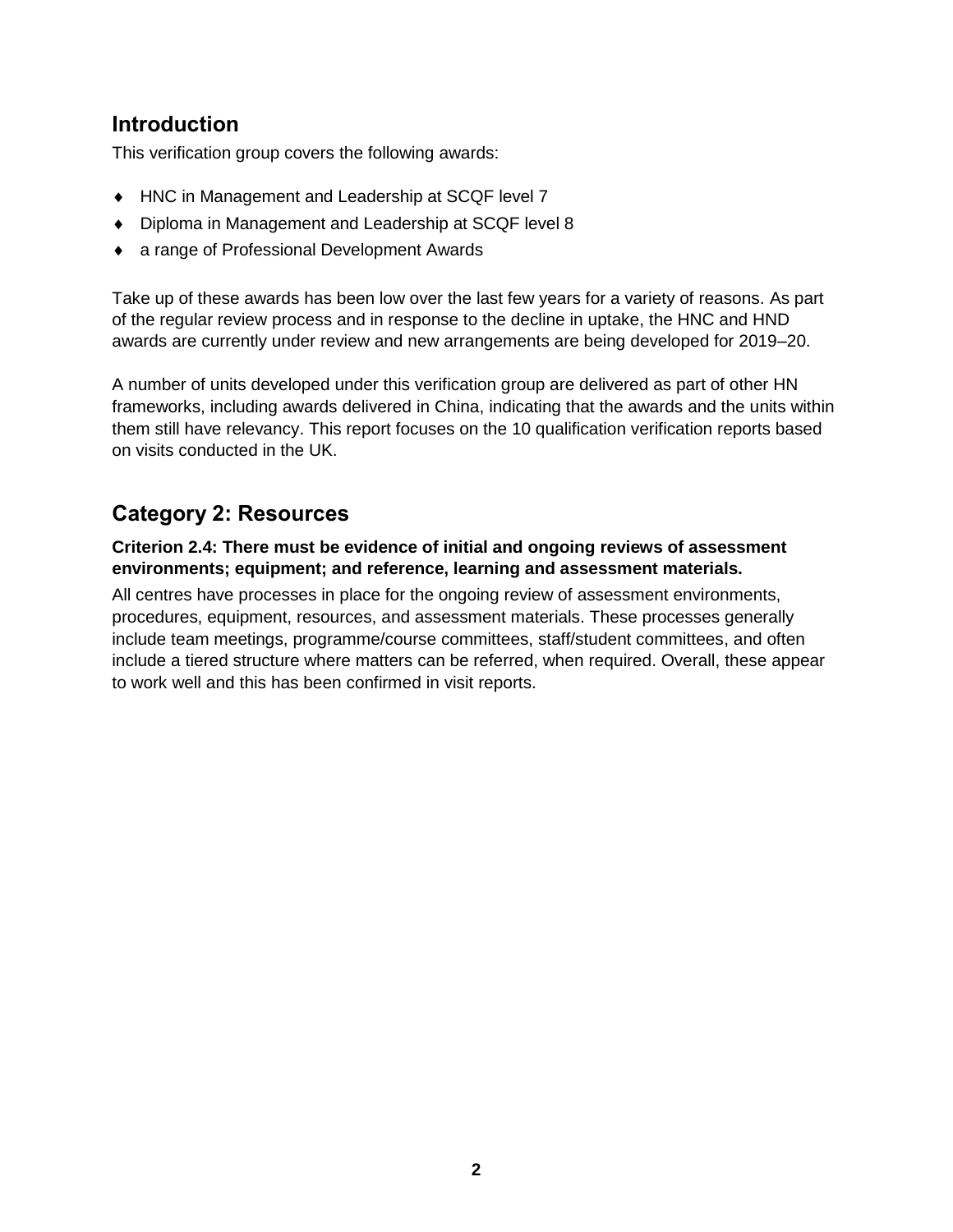# **Category 3: Candidate support**

#### **Criterion 3.2: Candidates' development needs and prior achievements (where appropriate) must be matched against the requirements of the award.**

All centres have arrangements in place to ensure that candidates' needs and achievements are appropriately matched. Interview and selection procedures followed by clear and robust induction arrangements ensure that needs and achievements are identified and appropriate arrangements are put in place when required. Larger centres have facilities to provide a range of additional support mechanisms and these arrangements work well. Meanwhile, although smaller centres may not have access to such resources, they are well aware of their responsibilities in this regard and have arrangements in place to support candidates as far as can be reasonably expected.

#### **Criterion 3.3: Candidates must have scheduled contact with their assessor to review their progress and to revise their assessment plans accordingly.**

All centres have regular contact arrangements in place and these vary from face to face traditional contact supported by an appropriate VLE to online models and supported learning. Visit reports indicate that these work well and candidates confirm support during the visits.

Almost all centres have strong tracking records for 'open' or online delivery that indicate candidate contact, progress, and achievement, but there are occasions where this could be better. Overall, it is good to confirm that all candidates report a positive learning experience.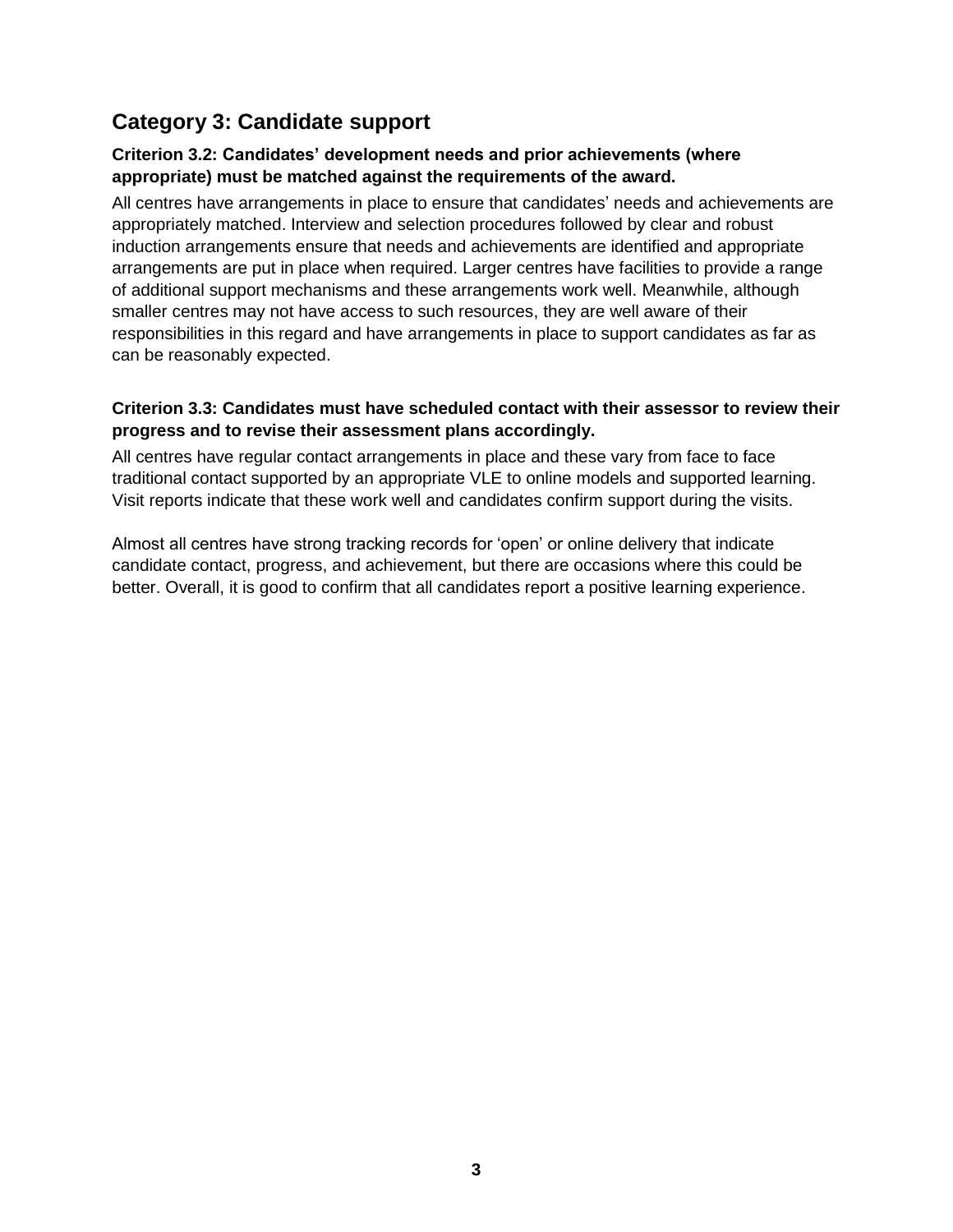## **Category 4: Internal assessment and verification**

#### **Criterion 4.2: Internal assessment and verification procedures must be implemented to ensure standardisation of assessment.**

All reports confirm that centres have strong and robust assessment and verification procedures in place that have been fully implemented and this is confirmed via standardisation minutes, notes, and decision logs. It is important that all assessors are involved in standardisation, especially when delivery and assessment are carried out at a distance. There are a few occasions when not all internal assessment and verification paperwork is completed thoroughly, eg there are missing signatures, so it is important to ensure that centre staff complete their own documentation in full. Nonetheless, the overall position is one of strength and it is good to see that centres are conducting pre-, mid-, and post-verification, and are recording these appropriately, allowing qualification verifiers to confirm compliance with this criterion.

#### **Criterion 4.3: Assessment instruments and methods and their selection and use must be valid, reliable, practicable, equitable and fair.**

Exemplar assessment instruments are used where available. Centres are encouraged to submit centre-devised assessments for prior verification. Overall, all assessments work well and it is good to see centres conducting pre-delivery verification to confirm the fit of the assessment. In one case, the centre has further evolved the marking criteria beyond that in the exemplar to ensure greater consistency and accuracy in assessment decisions. Such an approach strengthens the assessment process and helps the delivery team to ensure that the approach taken is valid, reliable, practicable, equitable, and fair.

Unit F84L 35: *Behavioural Skills for Business* may be assessed on its own or assessed in conjunction with the unit DE3X 35: *Business Culture and Strategy* (which is outside verification group 243: Management Skills) through an integrated assessment exemplar under the HN enhancement pilot. When the pilot is used, the assessment process works well and is well understood by delivery staff. Overall, the evidence points to strong compliance with this criterion.

#### **Criterion 4.4: Assessment evidence must be the candidate's own work, generated under SQA's required conditions.**

All centres have good robust procedures in place and these are communicated to staff and to candidates. The procedures include a variety of mechanisms including candidate checks (examination setting), candidate induction, candidate sign-off, and software such as Turnitin. No evidence of malpractice was identified during visits and there was solid evidence to indicate that staff and candidates are well aware of the requirements and standards here.

#### **Criterion 4.6: Evidence of candidates' work must be accurately and consistently judged by assessors against SQA's requirements.**

Candidates' work was accurately and consistently marked by assessors across all centres. The use of centrally-devised exemplars is of great assistance here, as is the experience of the delivery and assessment staff in delivering such qualifications. As indicated previously, one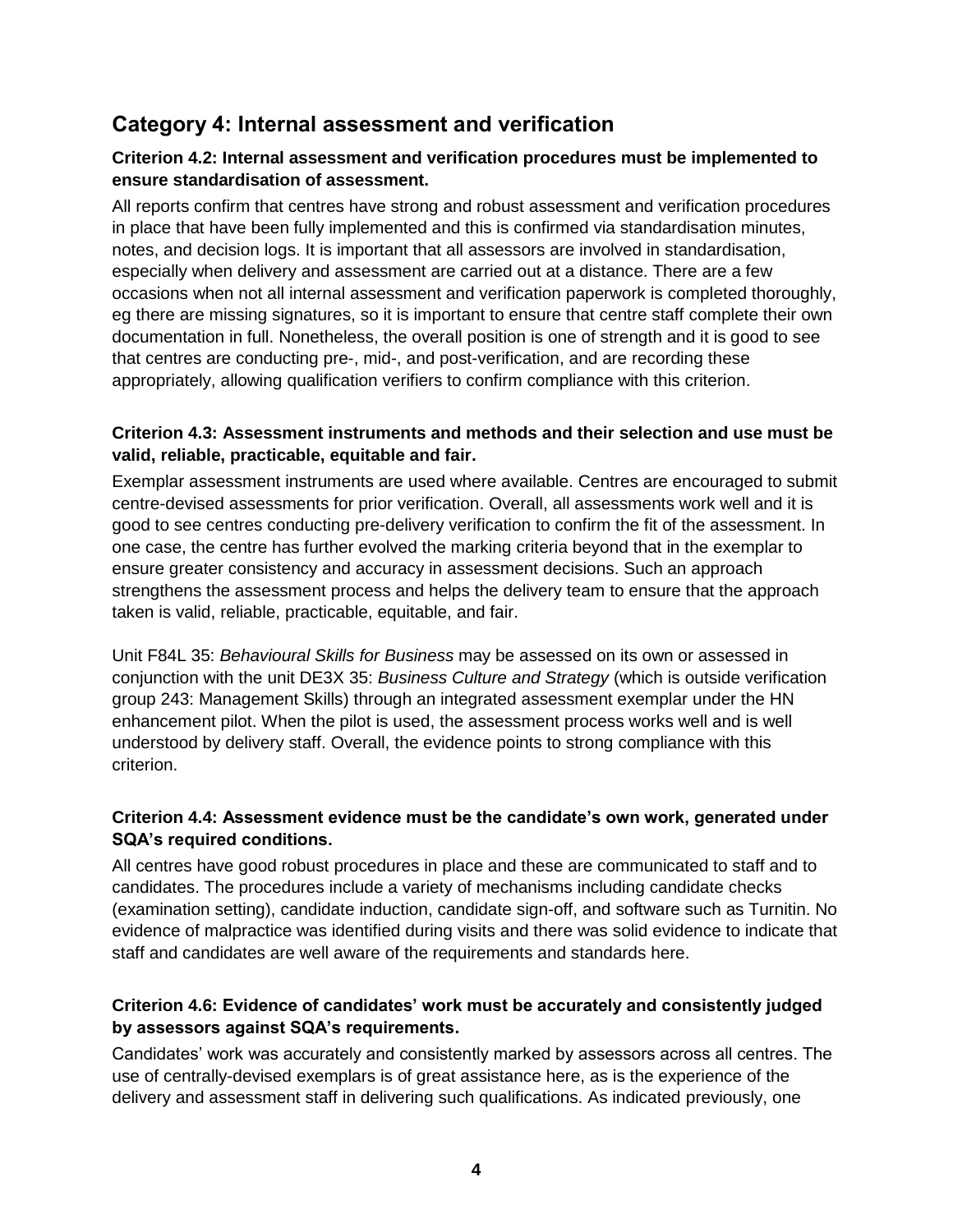centre has evolved the exemplar to create in-house marking guidelines which was a very positive development.

#### **Criterion 4.7: Candidate evidence must be retained in line with SQA requirements.**

All centres have appropriate retention policies in place and the evidence from the visits confirms that these are followed appropriately in all centres.

#### **Criterion 4.9: Feedback from qualification verifiers must be disseminated to staff and used to inform assessment practice.**

The centres visited this year are all experienced and all have appropriate arrangements in place for the management and dissemination of qualification feedback. These arrangements are confirmed in their assessment and verification procedures and are often managed via their SQA co-ordinator and the standardisation meetings.